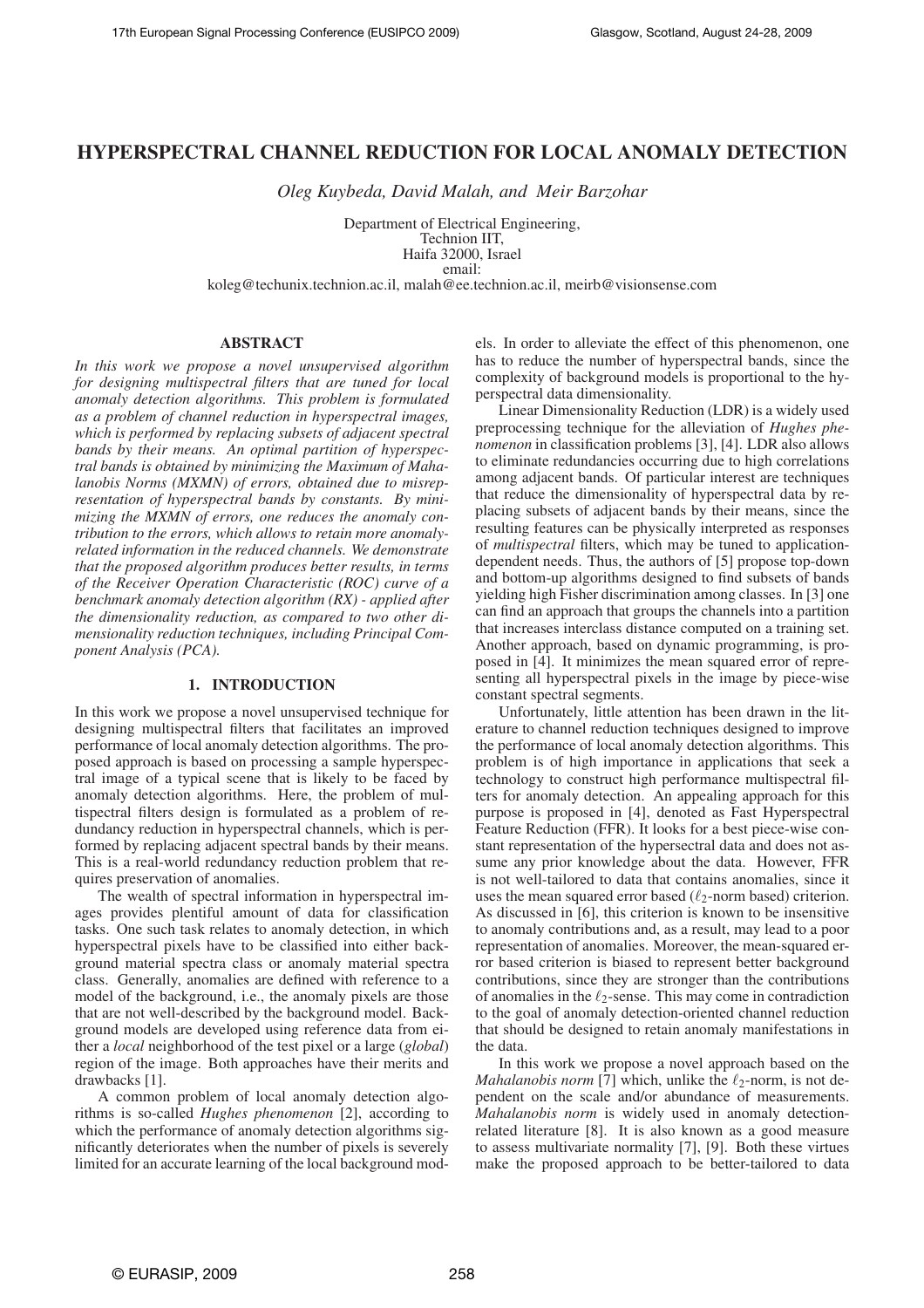that may contain anomalies. I.e., on one hand, the algorithm should be aware of anomalies, if they are present in the hyperspectral data on which the multispectral filters are trained. Such "awareness" can be naturally supported by the anomaly-detection ability of the *Mahalanobis norm*.

On the other hand, if there are *no known anomalies* in the training data, then one still needs to make an appropriate trade-off during the allocation of spectral intervals based on the background information only. As already mentioned above, anomaly pixels are those that are not well-described by the background model. Therefore, a good representation of all background subtleties is essential, which could be obtained by merely using a training image without anomalies. Obviously, in order to obtain a better multispectral approximation for anomaly detection in this case, one should allocate a denser partition in spectral regions that facilitate a better representation of all background classes irrespectively of their frequentness in the data (i.e., even of rare ones).

Since errors corresponding to a misrepresentation of more than one background class are expected to have a multimodal pdf (each mode corresponding to errors coming from a different background material), they are not normally distributed. Therefore, by employing the ability of the *Mahalanobis norm* to assess *multivariate normality*, one would be able to facilitate a denser partition in spectral regions that correspond to the inter-class spectral differences.

The optimal partition of the spectrum is obtained in terms of *Minimizing the Maximal Mahalanobis Norm* of errors, obtained due to the misrepresentation of spectral intervals by constants. Therefore, we denote the proposed technique as Min-Max MN or, in short, MXMN.

We compare MXMN with other dimensionality reduction techniques, such as classical Principal Components Analysis (PCA) and FFR, by examining the results of the Reed-Xiaoli (RX) algorithm [8], [10], a benchmark anomaly detector for hyperspectral imagery, applied after the dimensionality reduction. We demonstrate that the proposed approach results in a better Receiver Operating Characteristic (ROC) curve, as compared to PCA and FFR, for a wide range of false alarm rates, and even better than obtained by applying RX on the original data (without the dimensionality reduction) for the important range of low false-alarm rates.

This paper is organized as follows: In section 2 we develop the proposed MXMN algorithm. Then, in section 3, we compare the results of the RX algorithm applied on multispectral data obtained by MXMN, FFR and Principal Component Analysis (PCA) algorithms and discuss the obtained results. Finally, in section 4, we draw conclusions about the proposed method and the obtained results.

### **2. ANOMALY PRESERVING PIECEWISE CONSTANT REPRESENTATION**

### **2.1 Problem statement**

Let  $x_{i,j}$  denote the *i*th hyperspectral band of an observed hyperspectral pixel *j*, where  $i = 1, \ldots, M$  and  $j = 1, \ldots, N$ . The piecewise constant representation model consists of a vector of  $K < M$  breakpoints,

$$
\mathbf{b}_K \triangleq \{b_1, \dots, b_K\},\tag{1}
$$

corresponding to  $K-1$  contiguous intervals

$$
I_k = [b_k, b_{k+1}), \qquad k = 1, \dots, K - 1.
$$
 (2)

Each observed hyperspectral pixel  $x_j$  is approximated by a set of constants  $\{\mu_{k,j}\}_{k=1}^{K-1}$ , obtained by averaging its values in the spectral intervals  $I_k$ , as follows:

$$
\mu_{k,j} = \frac{1}{|I_k|} \sum_{i \in I_k} x_{i,j}, \qquad k = 1, \dots, K-1 \tag{3}
$$

where  $|I_k|$  denotes the cardinality of the interval  $I_k$ . As a matter of fact, the constants  $\{\mu_{k,j}\}\$  minimize the mean squared error  $S_{k,j}$  in each interval *k*, defined as follows:

$$
S_{k,j} = \sum_{i \in I_k} (x_{i,j} - \mu_{k,j})^2.
$$
 (4)

Thus, the partition of spectral bands into  $K - 1$  intervals by the breakpoints  $\mathbf{b}_K$  uniquely determines the piecewise constant representation/approximation of each pixel. The goal is to determine a partition that facilitates good performance of anomaly detection algorithms when applied to the obtained constants  $\{\mu_{k,j}\}.$ 

### **2.2 Objective function**

The general idea of the proposed anomaly preserving channel reduction algorithm is to minimize an objective function  $J(\mathbf{b}_K)$  that allows a better representatiom of the whole variety of background classes (no matter how rare they are), as well as anomalies if they are present in the training data. We choose the function  $J(b_K)$  to be of the following form:

$$
J(\mathbf{b}_K) = \max_{k=1}^{K-1} D_k,
$$
 (5)

where  $D_k$  is some error-related measure corresponding to the interval  $I_k$ . Thus, by minimizing  $J(\mathbf{b}_K)$ , one minimizes the worst case error-related measure.

In order to properly define  $D_k$ , let's explore statistical properties of the errors  $e_{i,j,k}$  obtained due to the misrepresentation of hyperspectral pixel entries belonging to the interval *Ik* :

$$
e_{i,j,k} = x_{i,j} - \mu_{k,j}, \qquad i \in I_k. \tag{6}
$$

Denoting all error entries that belong to the same pixel *j* and correspond to an interval  $I_k$ , ordered in a vector form, by  $\mathbf{e}_{j,k}$ , we assume that all random vectors  $\mathbf{e}_{j,k}$  corresponding to the non-anomalous (background) vectors are i.i.d. At this point, we observe that anomaly manifestations in an interval *k*, which were not represented well by the corresponding constants  $\mu_{k,j}$ , are likely to produce anomalous error realizations. Eventually, anomalous error realizations are those that do not agree well with the pdf of the background-related errors  $e_{j,k}$ . Therefore,  $D_k$  should measure the deviation of the obtained error statistics from the background statistical model. Recalling the discussion presented in the introduction, we postulate that a well-represented background should have errors with a unimodal pdf. Now, if one models the desired background-related errors e*j*,*<sup>k</sup>* by a zero-mean Gaussian pdf, then  $D_k$  can be obtained by measuring the deviation of error realizations from the Gaussian model.

This approach is quite reasonable, since the larger is the deviation of the error statistics from being Gaussian, the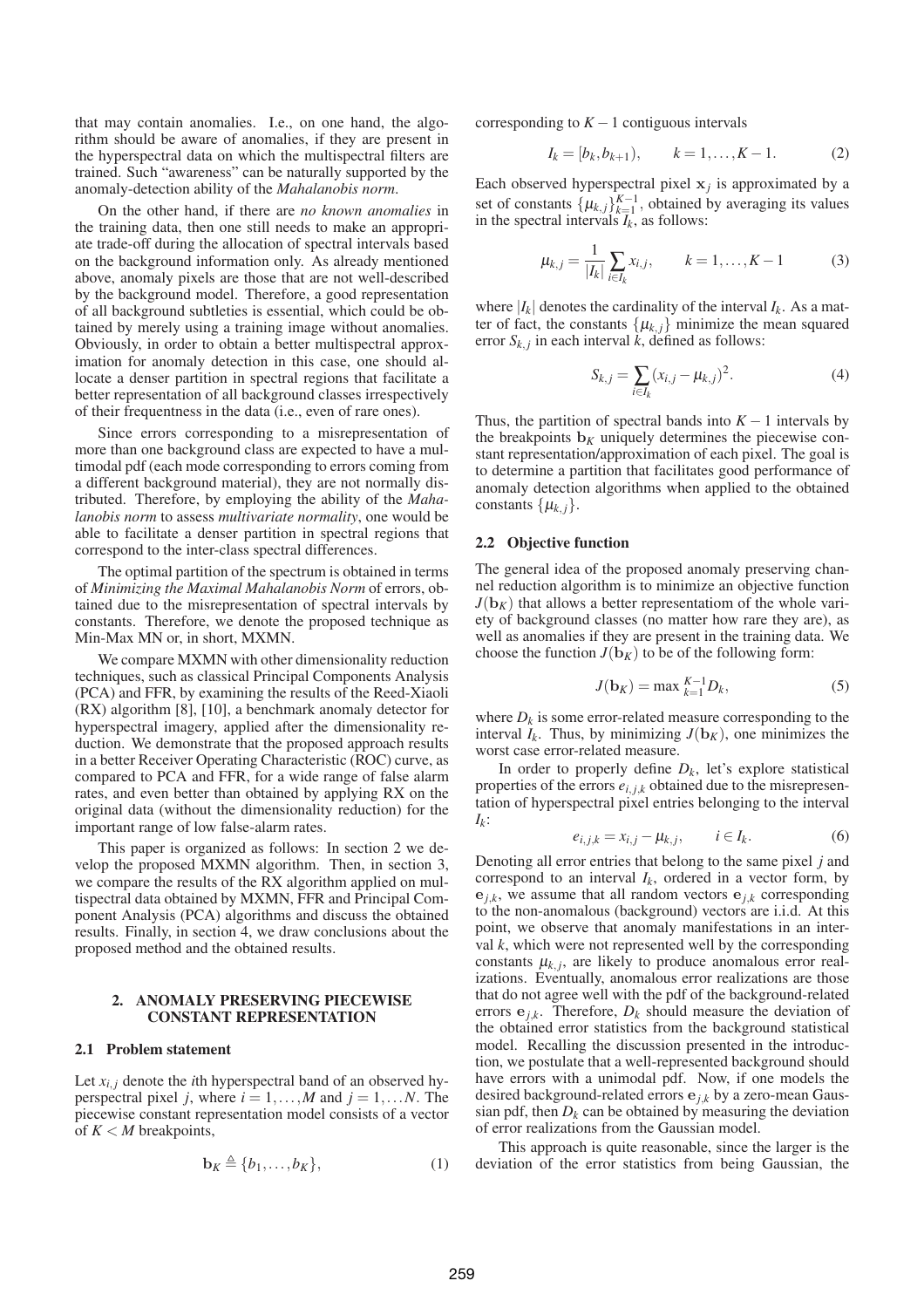more signal structure is absorbed by the error and the larger is the likelihood that some important information is lost by channel reduction. A widely used criterion for anomaly detection is the Mahalanobis distance between a tested pixel and the background mean vector [1], [8]. This criterion has also been extensively used for assessing multivariate normality [9]. For a *zero mean* Gaussian random vector <sup>ν</sup>, the Mahalanobis distance or, equivalently, the Mahalanobis norm is defined as:

$$
G(\mathbf{e}) \triangleq \sqrt{\mathbf{v}^{\top} \mathbf{\Sigma}^{-1} \mathbf{v}},\tag{7}
$$

where  $\Sigma$  is the covariance matrix of the random vector  $\nu$ .

Intuitively, the Mahalanobis norm of vectors e that contain outlying signal contributions and, therefore, are not properly normalized by  $\Sigma^{-1}$  in (7), is expected to be larger than obtained for vectors that obey the Gaussian paradigm. Thus, in the Reed-Xiaoli (RX) algorithm [8], a benchmark anomaly detector for hyperspectral imagery, the Mahalanobis distance between a tested pixel and the background mean vector is used to detect anomalies by comparing it to a threshold that corresponds to a ratio of probability of detection vs. probability of false alarms required by the application.

It turns out that if the realizations  $e_j$  are contaminated by anomaly or other Non-Gaussian signal contributions, they are likely to produce large Mahalanobis norms. Therefore, we define  $D_k$  as follows:

$$
D_k \triangleq \max_{j=1}^N G(\mathbf{e}_{j,k})
$$
 (8)

This completes the definition of the objective function  $J(b_K)$ in (5) that penalizes partitions that may cause poor background and/or anomaly representation.

#### **2.3 Minimizing the objective function**

In order to minimize  $J(b_K)$ , over the set of breakpoints  ${b_1, \ldots, b_K}$ , we apply a dynamic programming algorithm based on [4] and [11]. Let's redefine  $D_k$  as  $D_{[g,h]},$  where  $g$  and *h* are interval boundaries which can be equivalently used to specify intervals instead of using their corresponding indices  $\{k\}$ . Throughout the minimization process, we iteratively calculate  $J(k, p)$ , where  $J(k, p)$  is the objective function defined using only the first *k* breakpoints ,  $\{b_1, \ldots, b_k\}$ ,  $1 < k \leq$ *K*, and the first *p* spectral bands,  $(k-1) \leq p \leq (M - K + k)$ . Initially, we set

$$
J(2, p) = D_{[1, p]}, \qquad p = 1, \dots, (M - K + 2). \tag{9}
$$

I.e., in the first level of recursion we set an objective function value for all possible combinations of allocating only one spectral interval corresponding to its all possible right boundary positions denoted here by *p*.

Then, for an increasing number  $k = 3, \ldots, K$ , of breakpoints  ${b_k}$ , we define a recursion that calculates the corresponding minimal objective function values  $J(k, p)$  as follows:

$$
J(k, p) = \min_{r=k-1}^{p-1} (D_{[r+1,p]} + J(k-1,r)).
$$
 (10)

I.e.,  $\{J(k, p)\}_{k=3}^K$  minimize the sum of error measures  $D_{[r+1,p]}$  corresponding to all possible variants of allocating the last interval  $I_{k-1,k}$ , and the minimal objective function value obtained in a previous recursion level  $k - 1$ .

At the end of the iterative process, the resulting  $J(K,M)$ gives the minimal value of the objective function  $J(b_K)$  defined in (5). The optimal partition in terms of the breakpoints  $\{b_1,\ldots,b_K\}$  is obtained by recursively backtracking the minimizers  $r^*$  for which the minimal objective functions were obtained throughout the recursion sequence

$$
\{J(K,M), J(K-1,r_K^*), \ldots, J(2,r_3^*)\}.
$$
 (11)

### **3. EXPERIMENTS WITH REAL DATA**

In this section we evaluate the performance of the RX algorithm, which, as mentioned, is a benchmark anomaly detector for Hyperspectral Imagery [8]. We applied it to Hyperspectral Data before and after the dimensionality reduction by PCA, FFR and the proposed MXMN algorithm. To demonstrate the results, the RX algorithm was applied to 6 real hyperspectral image cubes, collected by an AISA airborne sensor configured to 65 spectral bands, uniformly covering VNIR range of 400*nm* - 1000*nm* wavelengths. At 4 km altitude, a pixel resolution corresponds to  $(0.8m)^2$ . The obtained image cubes are  $b \times r \times c = 65 \times 300 \times 479$  hyperspectral images, where *b*,*r* and *c* denote the number of hyperspectral bands, the number of rows and the number of columns in the image, respectively.

In Fig. 1, we show the 30th band of a typical hyperspectral image cube. The image contains anomalies (vehicles and small agriculture facilities, which occupy a few pixel segments marked in white and encircled by red ellipses), manually identified using side information collected from high resolution RGB images of the corresponding scenes. All 6 images are not shown here just because of space limitations.



Figure 1: 30th band of a hyperspectral image cube with anomalies marked in white and encircled by red ellipses.

We applied FFR and the proposed MXMN algorithms to both an image cube (the 30th band of which is shown in Fig. 1) that *contains anomalies*, as well as to the image cube of Fig. 2 that is not known to contain anomalies, to reduce the hyperspectral dimensionality from 65 to 10 by the corresponding piece-wise constant spectral segments. We also applied PCA to obtain an  $\ell_2$ -optimal 10-dimensional basis. The processing time of the experimental setup described above using a 2.6Ghz Quad Core Pentium system in Matlab $(\overline{R})$  was about 30 min per image cube.

In Fig. 3, one can see the obtained piece-wise constant approximations by FFR (red (bright) thick line) and MXMN (blue (dark) thick line) for 3 selected hyperspectral pixels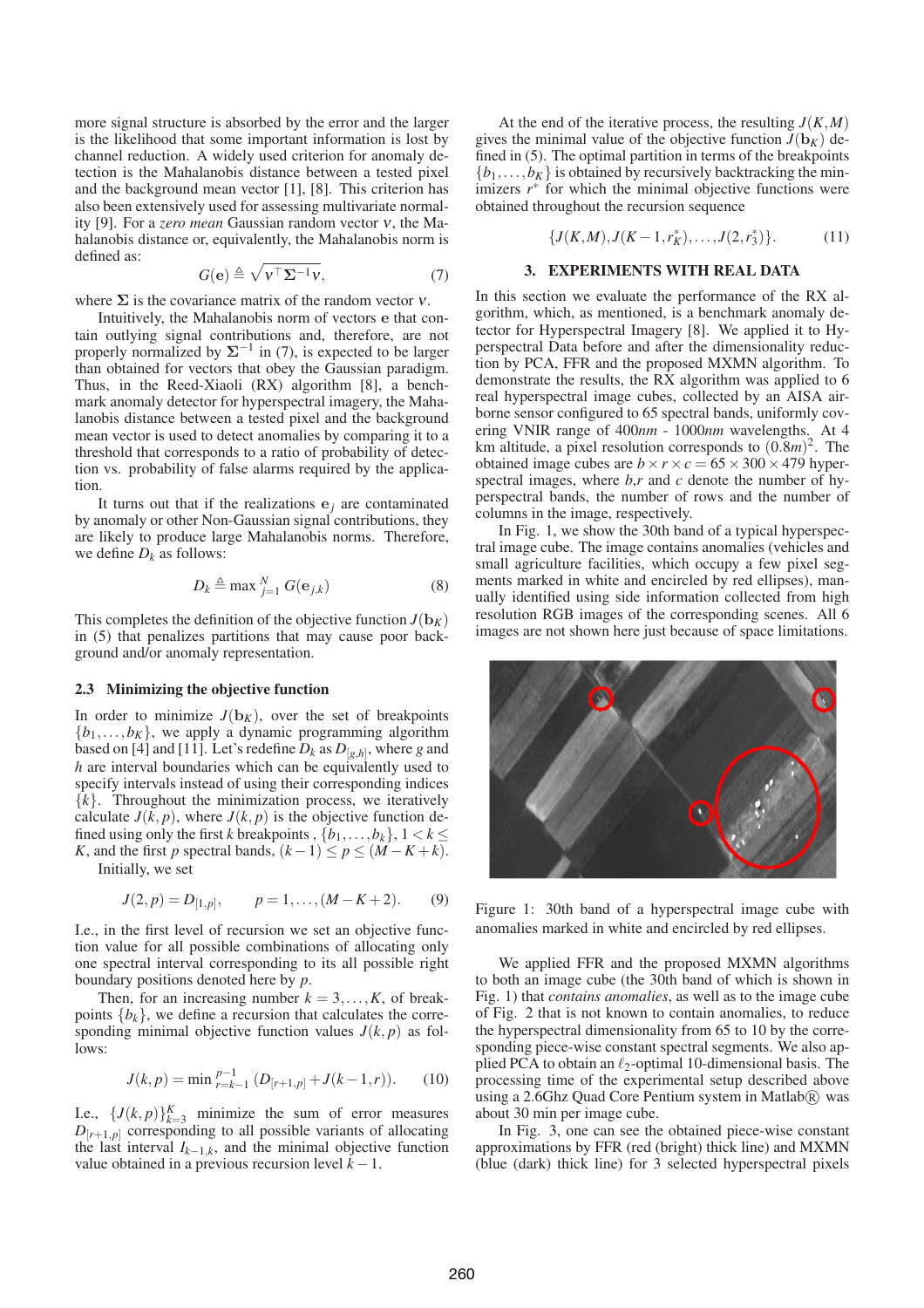

Figure 2: 30th band of a hyperspectral image cube used for training MXMN.

(blue thin lines), where graphs (a), (b) and (c) correspond to an anomaly pixel and two pixels that were selected from different background regions, respectively, obtained using a training image that *contains anomalies*. The same approximations of the same pixels obtained using the *anomaly-free* training image are shown in (d), (e) and (f), respectively. As can be seen from the figure, the partition obtained by MXMN has a denser granularity in bands  $[1-40]$ , in which the presented anomaly (as well as other anomalies in the image) is expressed by having a different evolution of the magnitudes in these bands than in the other background-related pixels shown in the figure (for both types of training images). This is on the expense of other bands, which, in spite of being energetically prominent, are less important for anomaly detection. This observation is also supported by ROC results, which follow below. On the contrary, FFR adapts better to the energetical bands and, as a result, assigns less channels to bands [1−40] which makes it prone to a poorer anomaly detection performance.

In Fig. 4, we compare FFR, MXMN and PCA in terms of Receiver Operation Characteristic (ROC) curves obtained by applying the RX algorithm on hyperspectral data after the dimensionality reduction. Due to space limitation, we show only ROC results obtained using the *anomaly-free image*. For the purpose of ROC curves generation, all 6 hyperspectral images were used, in which the total number of anomaly segments count is 25. We assume that it is appropriate to include the training image in the evaluation of the anomaly detection performance in terms of ROC, since no side information about anomalies was used during the training. Moreover, the training image did not include any known anomalies. It is clearly seen from the figure that the MXMN algorithm corresponds to a better ROC curve (blue solid line) compared to the other two dimensionality reduction techniques examined: FFR (red dashed line) and PCA (red solid line with solid circles), for all tested parameters. It is important to note that the performance of the RX algorithm applied to the data obtained by the MXMN is even better than applying RX to the full-dimensional (original) images (green dot-dashed line), for the range of low false-alarm rates.

This can be explained by the fact that the proposed algorithm is able to remove noise that is present in spectral channels that are less relevant for the representation of the background nuances by allocating a coarser partition to the corresponding spectral regions. At the same time, the MXMN algorithm is designed to retain most of the information needed to identify all background classes irrespectively of their frequentness in the data. Therefore, the RX algorithm was able to model the background process more accurately in all local neighborhoods throughout the image, which resulted in a better anomaly detection performance. This may also explain why the proposed algorithm corresponds to a better ROC curve compared to the other algorithms, although the optimal partition was obtained using *an image that does not contain known anomalies*.

Nevertheless, it is important to note that for best performance, one should consider training the multispectral filters on an image that contains typical anomalies that are anticipated to be faced in a real situation (if such prior information is available). In this case, the optimal partition will be primarily driven by anomalies in the data. Still, the approach is unsupervised, since, in any scenario, it does not require any ancillary knowledge about anomaly location in the data and/or anomaly spectrum.



Figure 4: **ROC curves.**

#### **4. CONCLUSION**

In this work we propose a novel multispectral filters design approach that is tailored to improve the performance of local anomaly detection algorithms. The filter design is based on processing a hypespectral image that contains a typical spectral content to be faced by multispectral anomaly detection algorithms. The resulting multispectral filters are obtained by replacing subsets of adjacent hyperspectral bands by their means, producing piecewise constant pixel approximations. The optimal partition of hyperspectral bands is obtained by *Minimizing the Maximum of Mahalanobis Norms* (MXMN) of misrepresentation errors. The minimization of MXMN facilitates an accurate representation of background nuances needed to identify different background classes no matter how rare they are in the training image. The minimization is performed by a dynamic programming technique, as used by the Fast Hyperspectral Feature Reduction (FFR) algorithm proposed in [4]. MXMN was compared to FFR and PCA by examining the results of the RX algorithm [8], applied after the dimensionality reduction. It was demonstrated that the proposed algorithm results in a better ROC curve in the whole range of false alarm values, and even better than applying RX on the original data without the dimensionality reduction in the important range of low false-alarm rates.